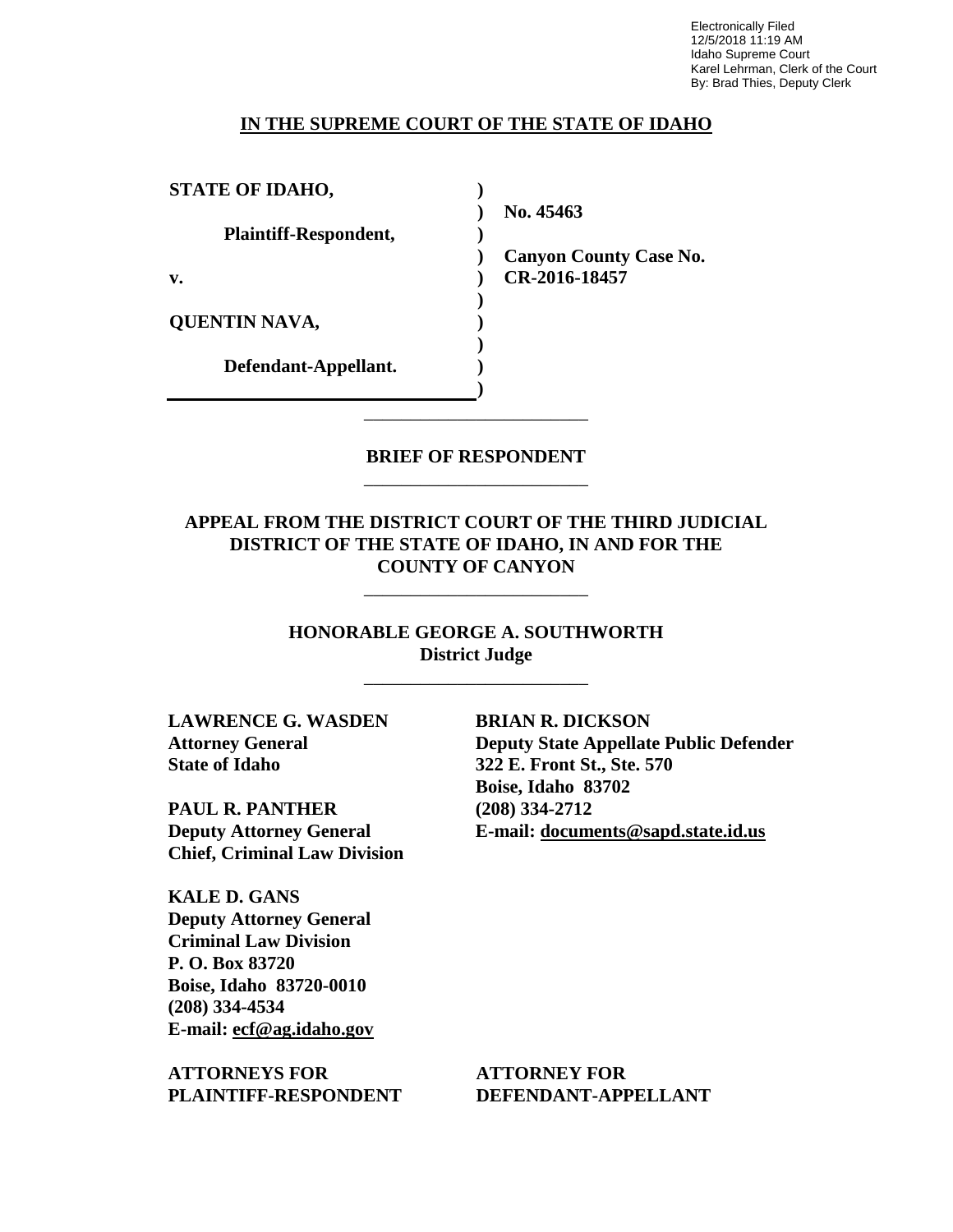## **TABLE OF CONTENTS**

|                | Nava Fails To Show The Charges Were Improperly Joined,<br>And Fails To Show The District Court Abused Its Discretion<br>In Denying The Motion To Sever; Alternatively Any Error                         |
|----------------|---------------------------------------------------------------------------------------------------------------------------------------------------------------------------------------------------------|
| A <sub>1</sub> |                                                                                                                                                                                                         |
| <b>B.</b>      |                                                                                                                                                                                                         |
| $C$ .          | Joinder Was Proper Here Because The Two Charges<br>Were Part Of A Common Scheme Or Plan Sharing<br>Common Elements, Similar Circumstances, Victims<br>Of The Same Age, And Ample Evidence Of Grooming 7 |
| D.             | Nava Fails To Show The District Court Abused Its                                                                                                                                                        |
| E.             | Even If This Court Concludes Nava Has Met His<br>Burden Of Showing Error, Any Such Error Is                                                                                                             |
|                |                                                                                                                                                                                                         |
|                |                                                                                                                                                                                                         |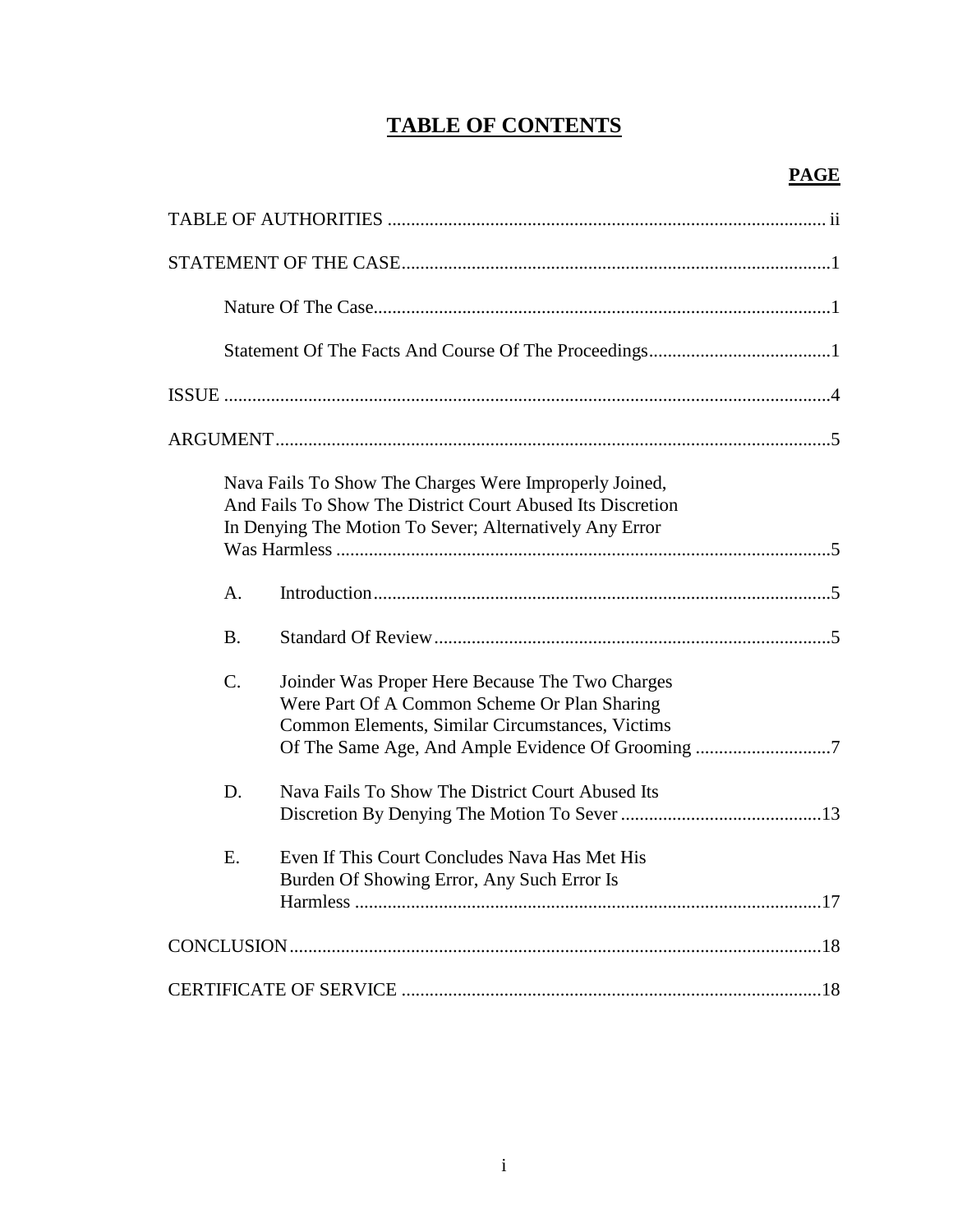# **TABLE OF AUTHORITIES**

| <b>CASES</b>                                                             | <b>PAGE</b> |
|--------------------------------------------------------------------------|-------------|
|                                                                          |             |
|                                                                          |             |
|                                                                          |             |
|                                                                          |             |
|                                                                          |             |
|                                                                          |             |
|                                                                          |             |
|                                                                          |             |
|                                                                          |             |
| State v. Sanchez, 161 Idaho 727, 390 P.3d 453 (Ct. App. 2017) 10, 12, 17 |             |
|                                                                          |             |
|                                                                          |             |

## **RULES**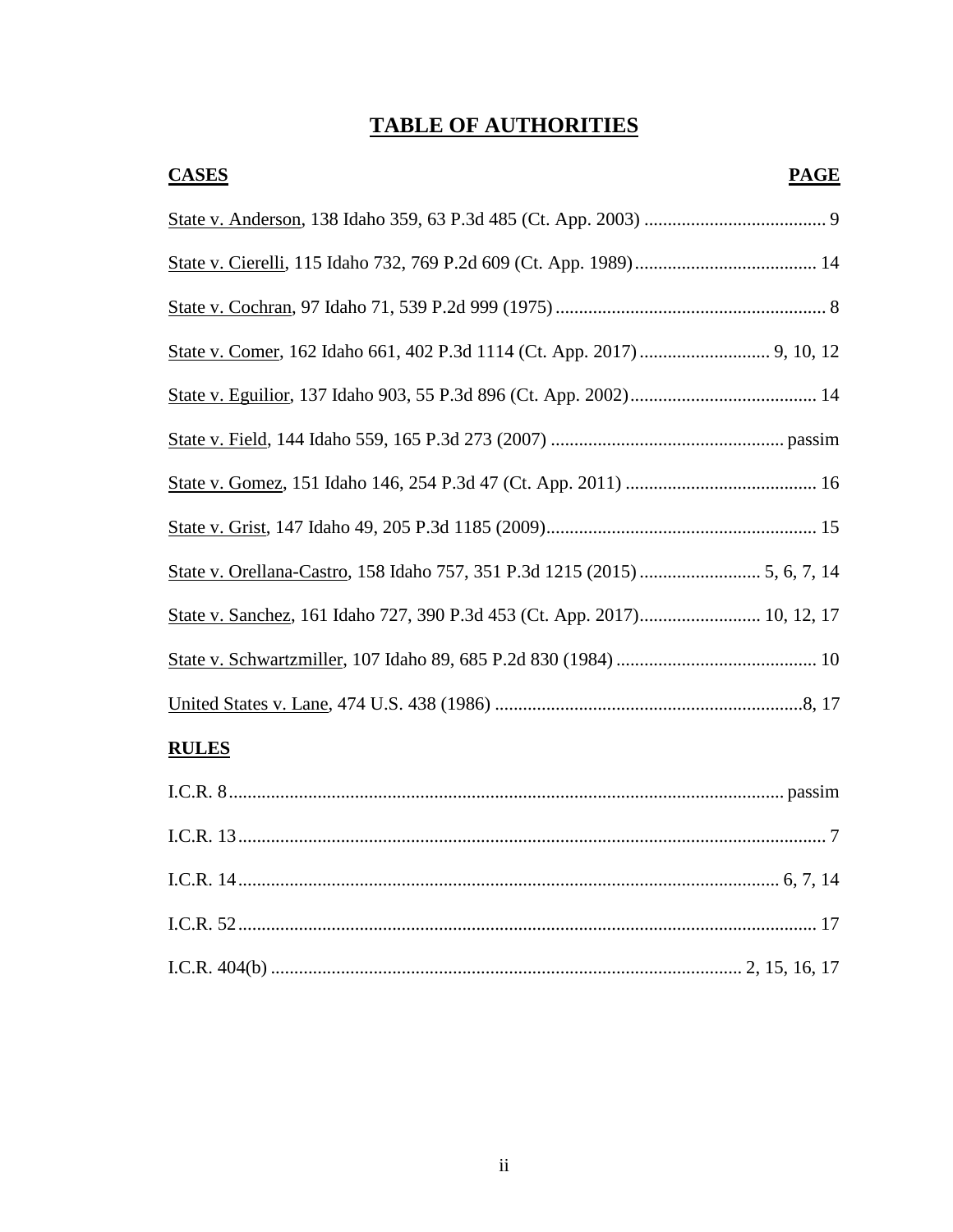#### STATEMENT OF THE CASE

#### Nature Of The Case

Quentin Nava appeals from his judgment of conviction for one count of lewd and lascivious conduct and one count of sex abuse. He claims the district court erred when it denied his motion to sever.

#### Statement Of The Facts And Course Of The Proceedings

In Canyon County case no. CR-16-18457 the state charged Nava with one count of lewd and lascivious conduct and one count of sexual abuse. (R., pp.26-28.) The charges arose from an approximately<sup>1</sup> two-day period of time where Nava was hanging

A. Yes.

 $\overline{a}$ 

Q. By the same person?

Q. Two nights in a row?

A. Yeah. Yes. Jesus.

(Tr., p.545, Ls.10-23 (emphasis added).)

<sup>&</sup>lt;sup>1</sup> The state's superseding indictment alleged that Nava touched J.R.R. "on or about the 15th day of July, 2016," and that he touched J.L.R. "on or about the 17th day of July, 2016." (R., p.50.) The responding officer's affidavit of probable cause stated that the assaults happened on July 16th and July 17th, 2016. (R., p.24.) While J.R.R. testified it was "maybe close to a week" in which the assaults occurred, she then said it "probably" could have been less than a week. (Tr., p.508, L.19 – p.509, L.3.) Later, after imprecise questioning from defense counsel about whether "this happened" two nights in a row, J.R.R.—after clarifying the question—made plain that the assaults happened on two successive nights:

Q. And you're saying this happened down in the same living room?

A. Yes.

A. No. It didn't happen to *me* two nights in a row. *I'm talking about me and [J.L.R.] You didn't*—

Q. I'm talking—

A. specify it.

Q. –about you and [J.L.R.]. Yeah, you and [J.L.R.] So is that what you're saying?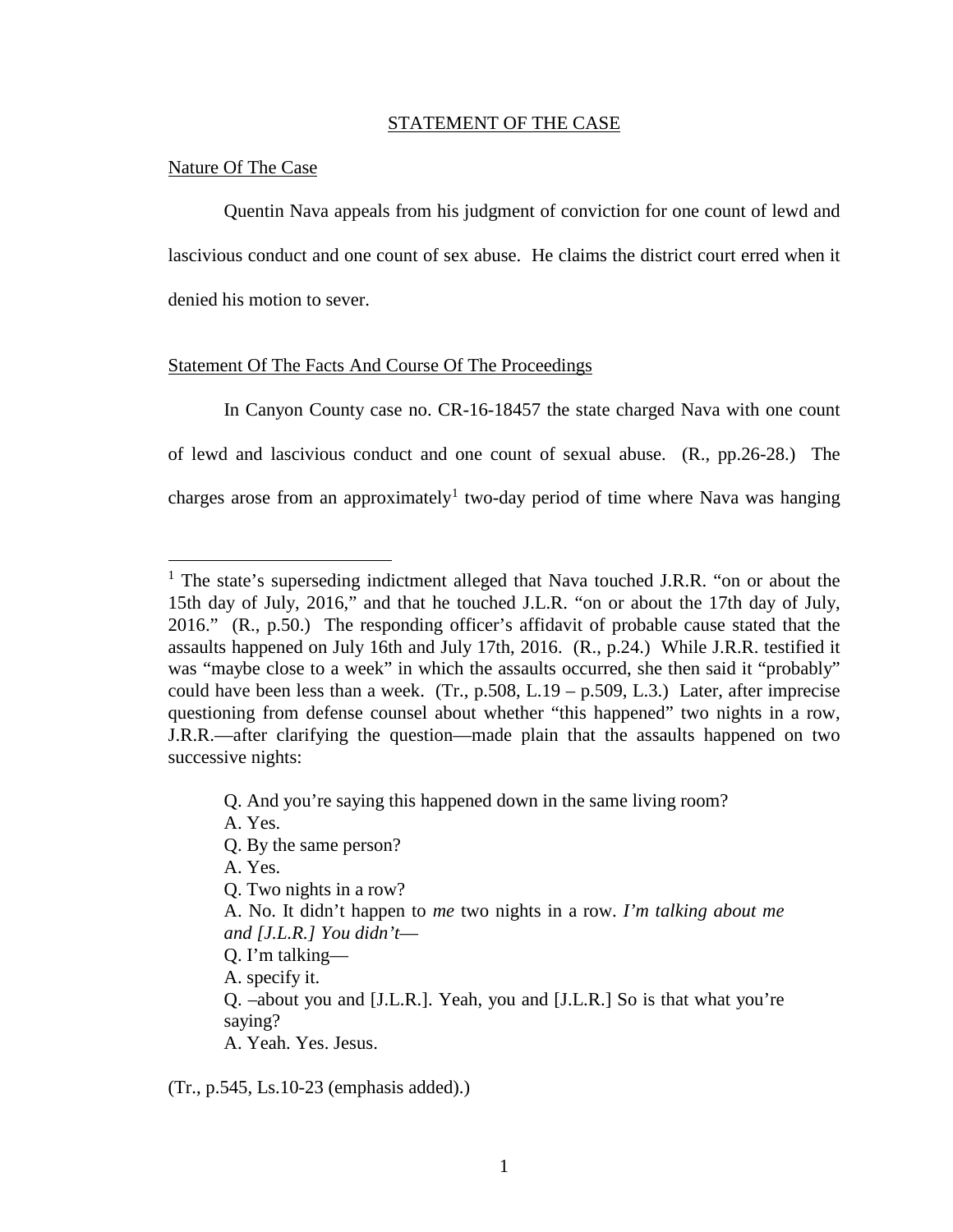out with his friend Estella Ruiz, Ruiz's 12-year-old daughter ("J.R.R."), Ruiz's 12-yearold niece ("J.L.R."), and other friends and relatives for a series of family outings. (Tr., p.395, L.17 – p.396, L.11; p.399, L.15 – p.403, L.7; p.533, Ls.13-25; p.545, Ls.6-23.) Nava spent both nights at Ruiz's house, as did J.R.R., J.L.R., and several others. (R. pp.24-25.) On the first night, during the "early morning hours," Nava touched J.R.R.'s vagina outside of her underwear as she slept.  $(R., p.24; Tr., p.508, L.16 - p.512, L.13.)$ The next night, J.L.R. woke up to Nava unbuttoning her shorts and rubbing her buttocks. (R., p.24; Tr., p.334, L.11 – p.345, L.14.)

A grand jury indicted Nava on both counts. (R., pp.49-51.) After that, Nava filed a "Motion to Sever for Improper Joinder Pursuant to ICR 8(a)." (R., pp.77-81.) He contended the charges were not "properly joined" because, while the charges bore certain "similarities," they were not part of a "common scheme or plan." (R., p.80.) He also contended that "the prejudicial effect of having these two cases joined together is … substantial." (R., p.80.) The district court disagreed, finding there was "a great deal of evidence showing a common scheme or plan." (Tr., p.28, Ls.18-22.) The court also considered the potential prejudice to Nava; but, agreeing with the state's argument that other-charge evidence would come in for separate trials under Rule 404(b), concluded the potential prejudice "does not substantially outweigh the evidentiary value." (Tr., p.27, L.4 – p.28, L.12.) The court concluded "that joinder is proper" and denied Nava's motion to sever. (Tr., p.28, L.22 – p.29, L.1.)

Nava was found guilty of both counts (R., pp.194-95) and he admitted to two sentence enhancements (Tr., p.904, L.17 – p.910, L.21). The district court sentenced Nava to 40 years imprisonment with 18 years fixed. (R., p.217.)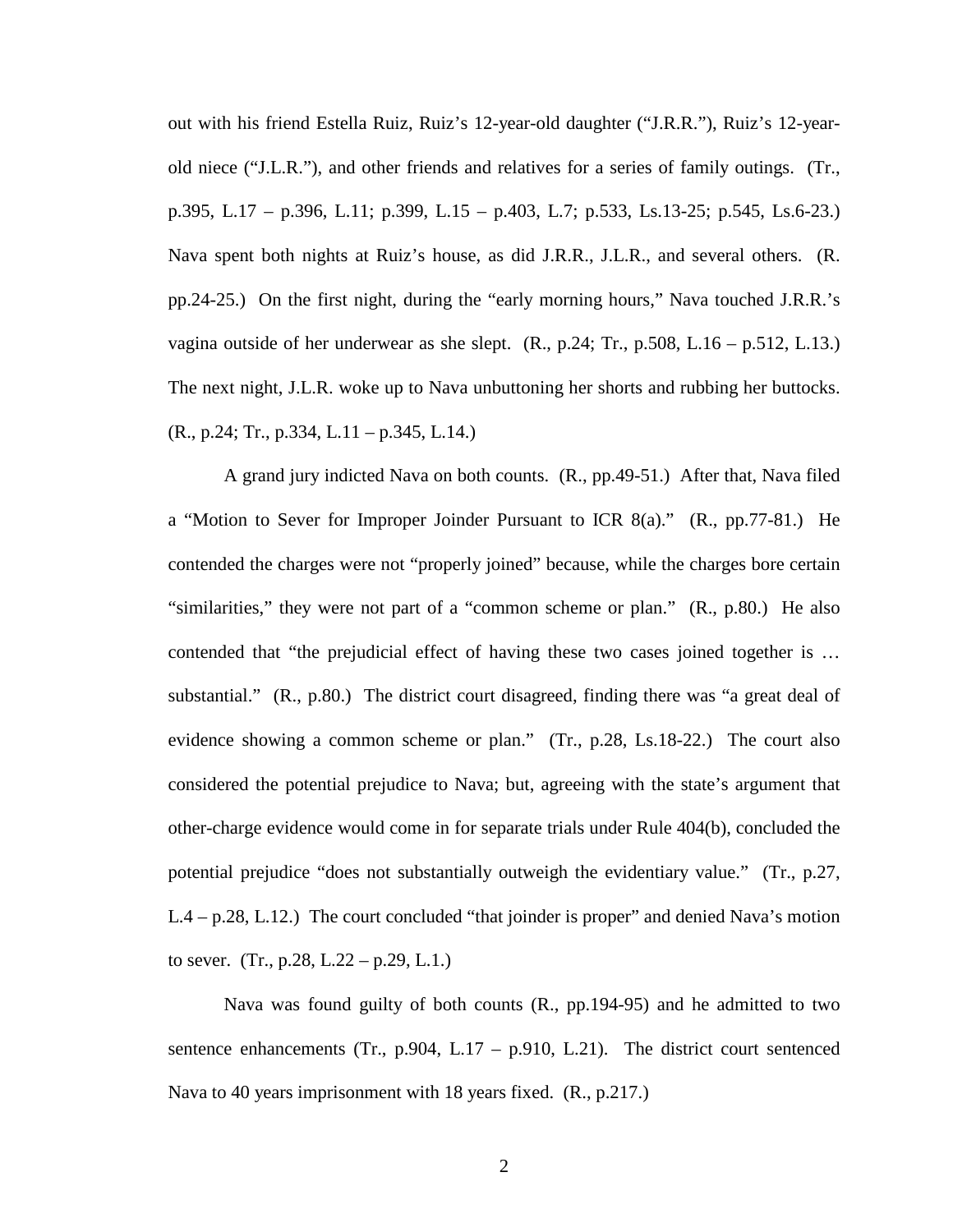Nava timely appealed. (R., pp.212-14.)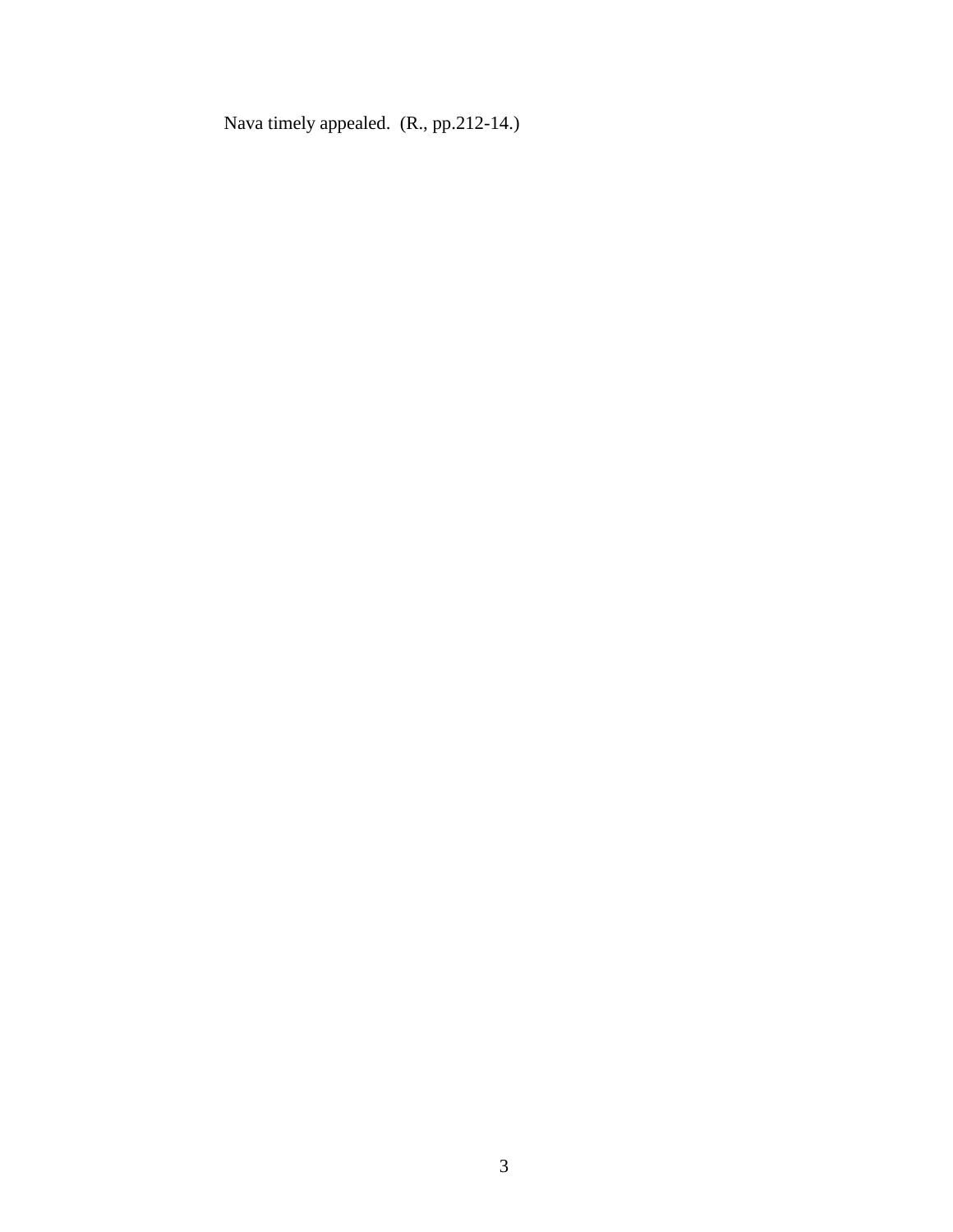#### ISSUE

Nava states the issue on appeal as:

Whether the district court erred by denying Mr. Nava's motion to sever the charges in this case.

(Appellant's brief, p.4.)

The state rephrases the issue as:

Has Nava failed to show the charges were improperly joined and failed to show the district court abused its discretion in denying the motion to sever; or, alternatively, was any error harmless?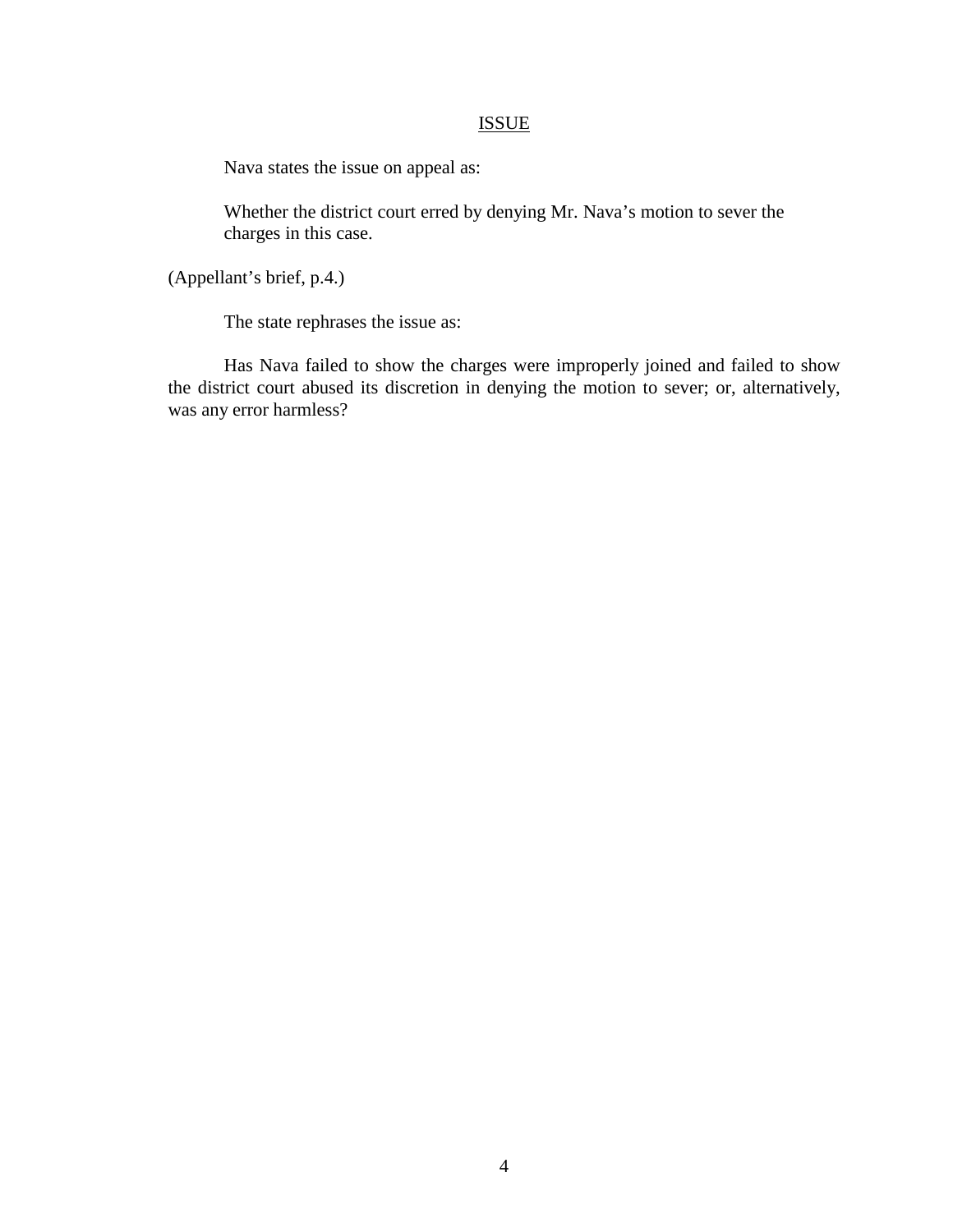#### ARGUMENT

## Nava Fails To Show The Charges Were Improperly Joined, And Fails To Show The District Court Abused Its Discretion In Denying The Motion To Sever; Alternatively Any Error Was Harmless

#### A. Introduction

The district court found that the charges against Nava were properly joined because there was a "great deal of evidence showing a common scheme or plan." (Tr., p.18-22.) It therefore denied Nava's motion to sever. (Tr., p.28, L.24 – p.29, L.1.) On appeal Nava argues the district court erred because "the two charges are too unremarkable to justify joinder," and should therefore be severed. (Appellant's brief, p.1.)

Nava's argument fails because the evidence supports the district court's conclusion that there was a common scheme or plan here; accordingly, joinder was proper. (See Tr., p.28, Ls.18-22.) Moreover, Nava has failed to show the district court abused its discretion by denying his motion to sever. Finally, even if Nava has shown error, any such error was harmless.

#### B. Standard Of Review

 "Whether a court improperly joined offenses pursuant to I.C.R. 8 is a question of law, over which this Court exercises free review." State v. Orellana-Castro, 158 Idaho 757, 760, 351 P.3d 1215, 1218 (2015) (quoting State v. Field, 144 Idaho 559, 564, 165 P.3d 273, 278 (2007)). "In contrast, an abuse of discretion standard is applied when reviewing the denial of a motion to sever joinder pursuant to I.C.R. 14; however, that rule presumes joinder was proper in the first place." Id.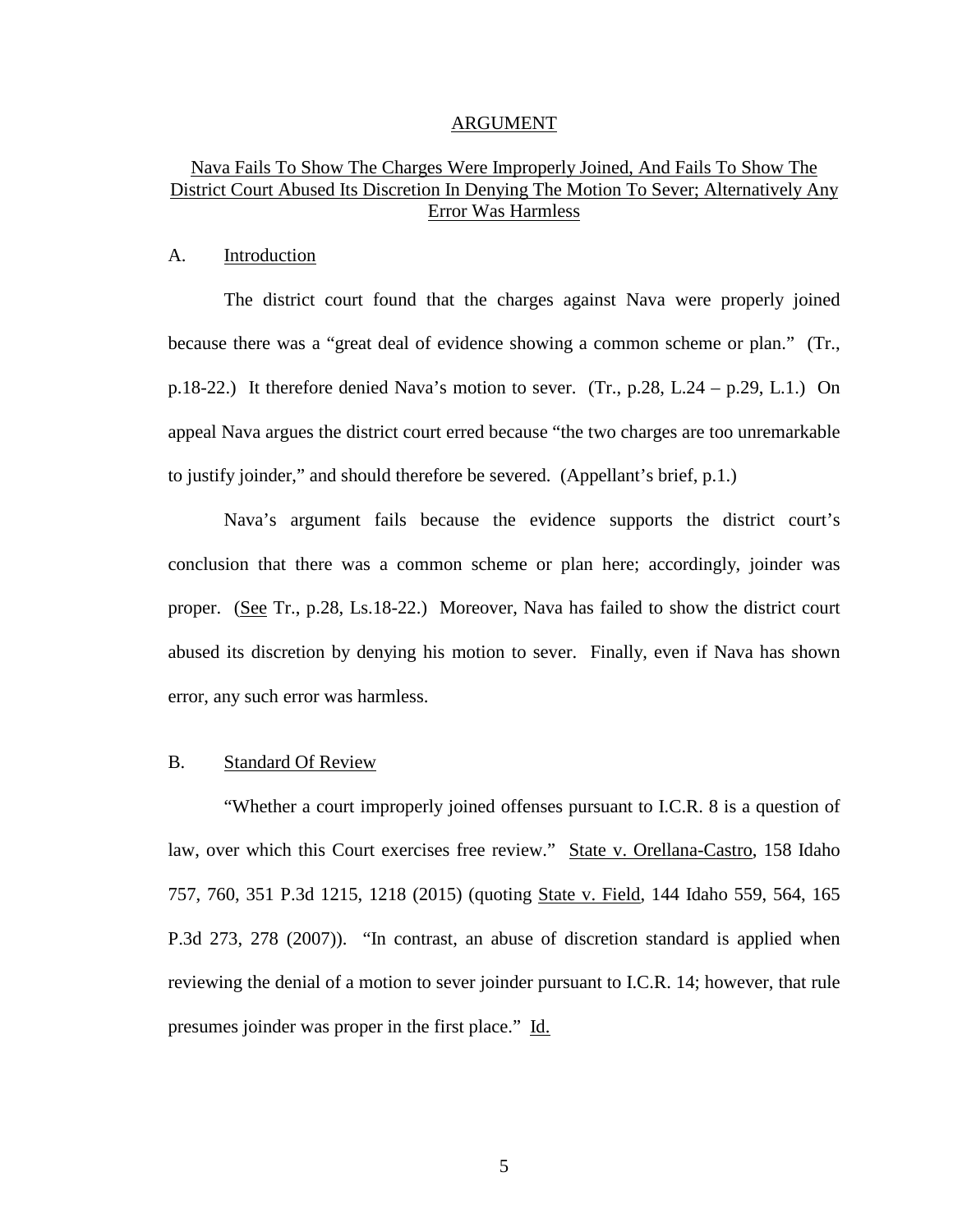Nava spends a significant amount of time discussing the appropriate standard of review for this Court to deploy here. He purports that there is "confusion between *Field* and *Orellana-Castro* in regard to the applicable standard of review," and after surveying the case law, concludes that "the applicable standard for reviewing the district court's legal determination that the charges in this case were properly joined is free review." (Appellant's brief, p.8 (footnote omitted).)

The state ultimately agrees that the district court's ruling regarding the propriety of joinder should be freely reviewed. However, the state would clarify that the district court's *separate* finding regarding whether to sever the cases should be reviewed under an abuse of discretion standard.

The state respectfully disagrees that Field or Orellana-Castro are the source of any confusion here—those cases make plain that there is one standard for reviewing the propriety of joinder under Rule 8, and another for reviewing an order to sever under Rule 14. Field, 144 Idaho at 564, 165 P.3d at 278; Orellana-Castro, 158 Idaho at 760, 351 P.3d at 1218.

The only potential confusion can be traced back to Nava's own motion, which conflates these two separate issues. (R., pp.77-81.) Nava's motion would at times argue that "joinder of the offenses was improper," and repeatedly cited to Rule 8 and Field in briefing and argument. (R., pp.77-79.) However, Nava also argued that the cases should be severed, and talked about the alleged prejudicial effect of the joinder (all of which would go to Rule 14) (R., p.80). Even the title of Nava's motion boils these two issues (and operative rules) down into one analytical gumbo: it is not an "Objection to Joinder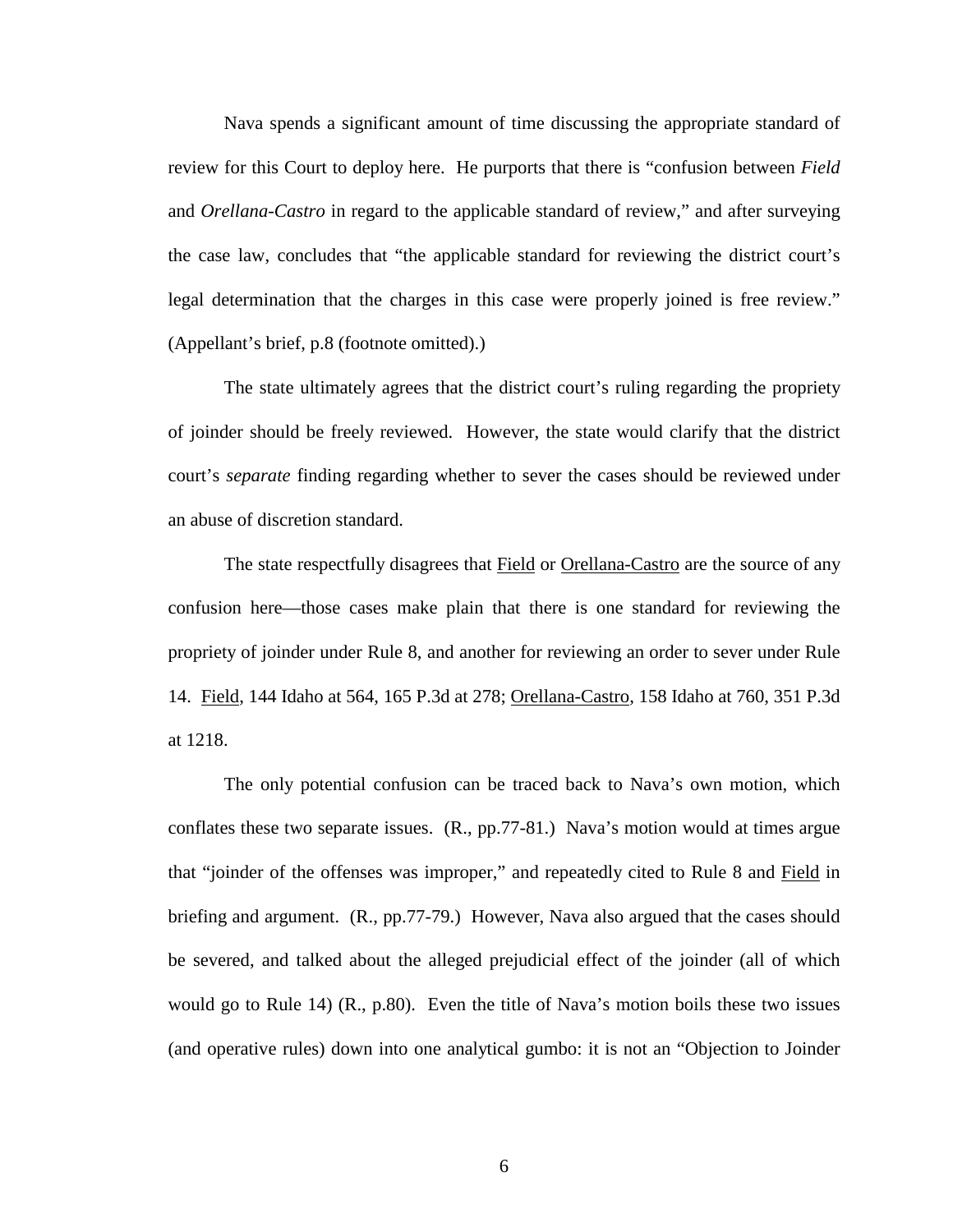Pursuant to Rule 8" or a "Motion to Sever Pursuant to Rule 14"—it is a "Motion to Sever for Improper Joinder Pursuant to ICR  $8(a)$ ."<sup>2</sup> (R., p.77.)

 As a result of Nava combining these two issues the district court made two separate decisions. It held that under Rule 8, there was "a great deal of evidence showing a common scheme or plan," and that therefore "joinder is proper in this case." (Tr., p.26, L.7 – p.27, L.3; p.28, L.18 – p.29, L.1.) But the district court also looked to Rule 14, noted that any potential prejudice did "not substantially outweigh the evidentiary value," and concluded that the motion to sever should be denied.  $(Tr, p.27, L.4 - p.29, L.1.)$ 

 No tinkering with precedent is required to review these two decisions. Under a straightforward application of Field and Orellana-Castro the district court's ruling on the propriety of joinder should be reviewed *de novo*, and the ruling on whether to sever should be reviewed for abuse of discretion. Field, 144 Idaho at 564, 165 P.3d at 278; Orellana-Castro, 158 Idaho at 760, 351 P.3d at 1218.

C. Joinder Was Proper Here Because The Two Charges Were Part Of A Common Scheme Or Plan Sharing Common Elements, Similar Circumstances, Victims Of The Same Age, And Ample Evidence Of Grooming

 "Joinder of offenses is permissible if those offenses 'could have been joined in a single complaint, indictment or information." Field, 144 Idaho at 565, 165 P.3d at 279 (quoting I.C.R. 13). "Two (2) or more offenses may be charged on the same complaint, indictment or information and a separate count for each offense, if the offenses charged

 $\overline{a}$ 

 $2$  Even Nava's appellate briefing mixes up the standards at one point, insofar as he argues up front (presumably in error) that "the district court abused its discretion when it denied his motion to sever" (Appellant's brief, p.1), but then goes on to argue why this Court should not apply an abuse of discretion standard (Appellant's brief, pp.5-8).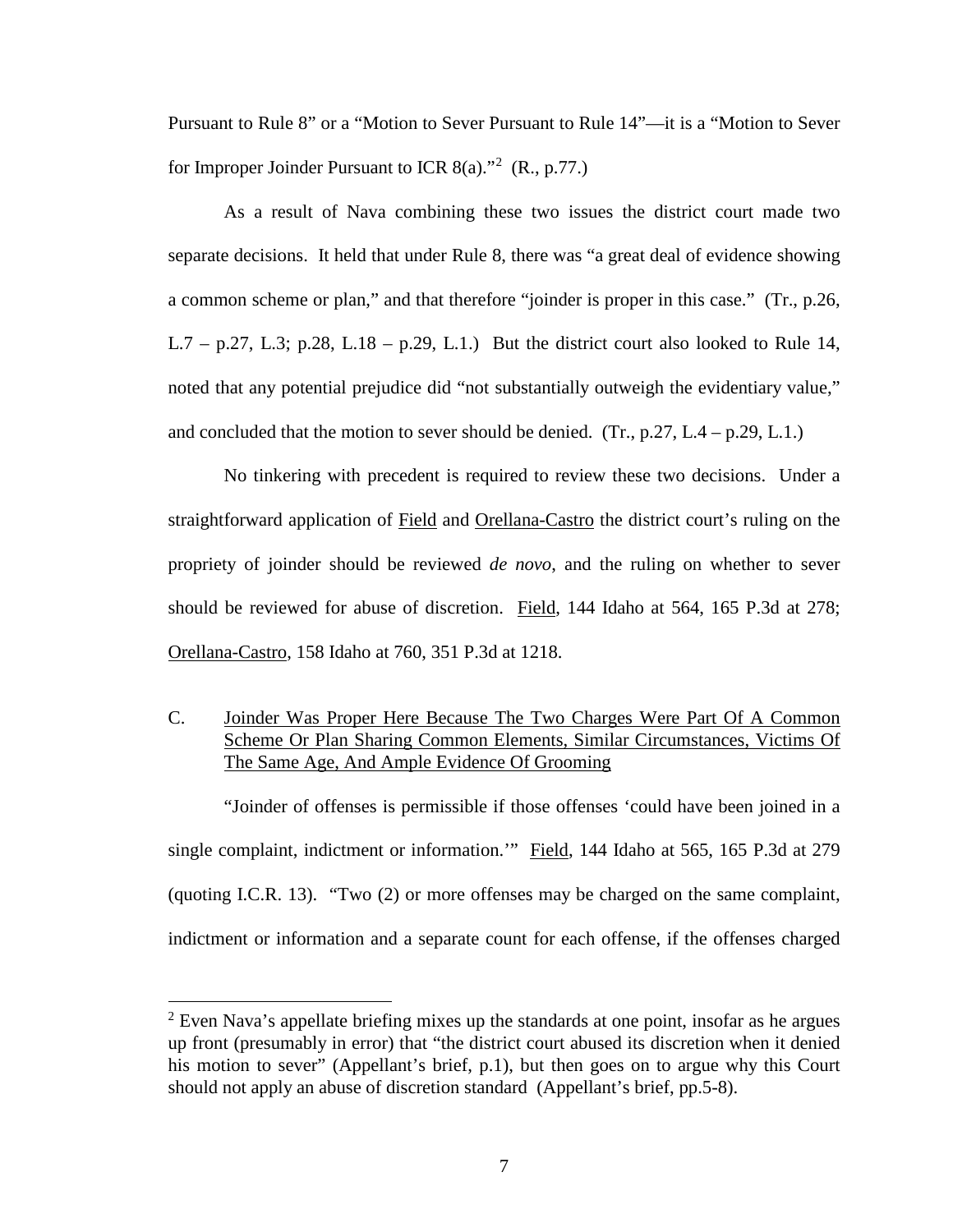are based on . . . two (2) or more acts or transactions connected together or constituting parts of a common scheme or plan." I.C.R. 8(a). "Whether joinder is proper is 'determined by what is alleged, not what the proof eventually shows.'" Field, 144 Idaho at 565, 165 P.3d at 279 (quoting State v. Cochran, 97 Idaho 71, 73, 539 P.2d 999, 1001 (1975)).

However, the Field Court rejected the argument that the appellate court reviewing the propriety of joinder "should look exclusively to the charging document and no other evidence." Id. at 565, n.3, 165 P.3d at 279, n.3. The Field Court made plain that "[w]hen we have reviewed the propriety of joinder we have not limited the review to allegations in the charging document," and cited Cochran's holding that "the district court did not err when it joined offenses and that the conclusion that the allegations show the offenses are part of a connected series of acts 'is supported by the *record*.'" Id. (citing Cochran, 97 Idaho 71, 73, 539 P.2d 999, 1001 (emphasis in original)). A review of a claimed joinder error should, therefore, consider the entirety of the record. See id.

"Cases discussing common plans have focused on whether the offenses were one continuing action or whether the offenses have sufficient common elements including the type of sexual abuse, the circumstances under which the abuse occurred, and the age of the victims." Field, 144 Idaho at 565, 165 P.3d at 279. Other cases "discuss whether evidence regarding other sex crimes would be admissible in a trial to prove a common plan." Id. at 566, 165 P.3d at 280 (citations omitted). The Supreme Court "has long recognized that joint trials conserve state funds, diminish inconvenience to witnesses and public authorities, and avoid delays in bringing those accused to trial. Rule 8 accommodates these interests while protecting against prejudicial joinder." United States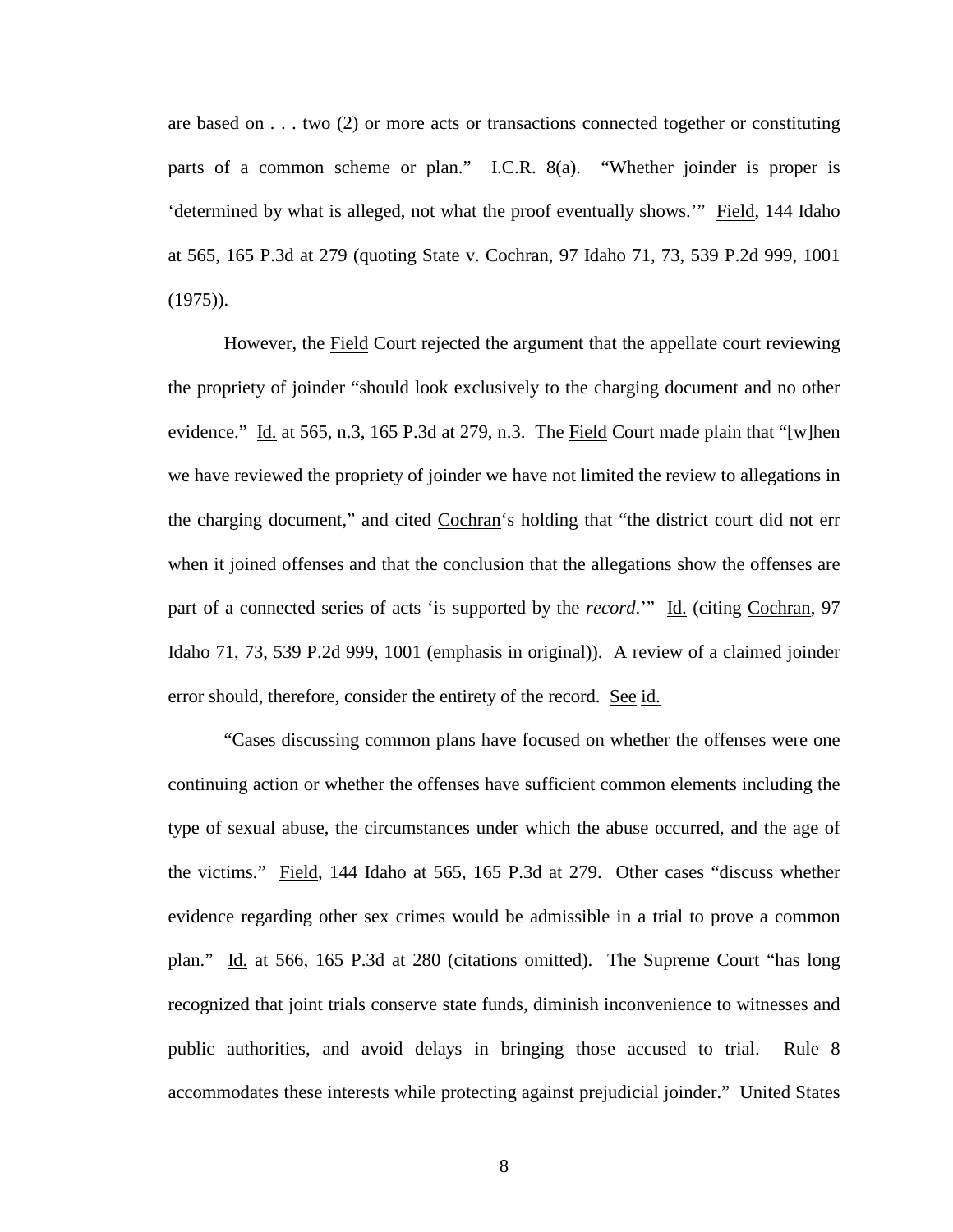v. Lane, 474 U.S. 438, 449 (1986) (quotations and citation omitted); see also State v. Anderson, 138 Idaho 359, 361-362, 63 P.3d 485, 487-488 (Ct. App. 2003) (noting timing of offenses, location of offenses, and "overlapping evidence" as considerations relevant to joinder).

Below Nava contended the charges were "erroneously joined" because, while the charges bore certain "similarities," they were not part of a "common scheme or plan." (R., p.80.) The district court denied the motion, finding that,

[The charges are] connected as to place, same room in the same house, time, just a day or two apart, victim type, both 12-year-old-girls, opportunity. They were both sleeping in the same room the defendant was staying [in]. Evidently they had fallen asleep there. And additionally, with the information that [defense counsel] didn't have today but [the prosecutor] developed in interviewing the victims, it appears that there [were] some previous instances of grooming in at least what the victims felt were perhaps inappropriate comments regarding their appearance, on one of them their breasts.

 $(Tr, p.25, L.24 - p.26, L.18)$  The district court concluded that the charges were properly joined under Idaho Criminal Rule 8(a) because there was "a great deal of evidence showing a common scheme or plan." (Tr., p.28, Ls.18-24.)

The facts in the record show there was a common scheme or plan here, and therefore joinder was proper. The abuse took place in the same room in the same house over an approximately two-day span. (Tr., p.545, Ls.10-23.) The victims were both 12 year-old girls, both knew Nava personally, and were both sleeping in the same room as the defendant when they were assaulted. (See Tr., p.318, Ls.10-13; p.326, L.  $9 - p.327$ , L.2; p.495, Ls.21-24; p.502, L.17 – p.503, L.14; p.508, L.16 – p.515, L.23.)

And far from being mere "evidence<sup>[]</sup> [of an] opportunistic tendency," State v. Comer, 162 Idaho 661, 665, 402 P.3d 1114, 1118 (Ct. App. 2017), the evidence showed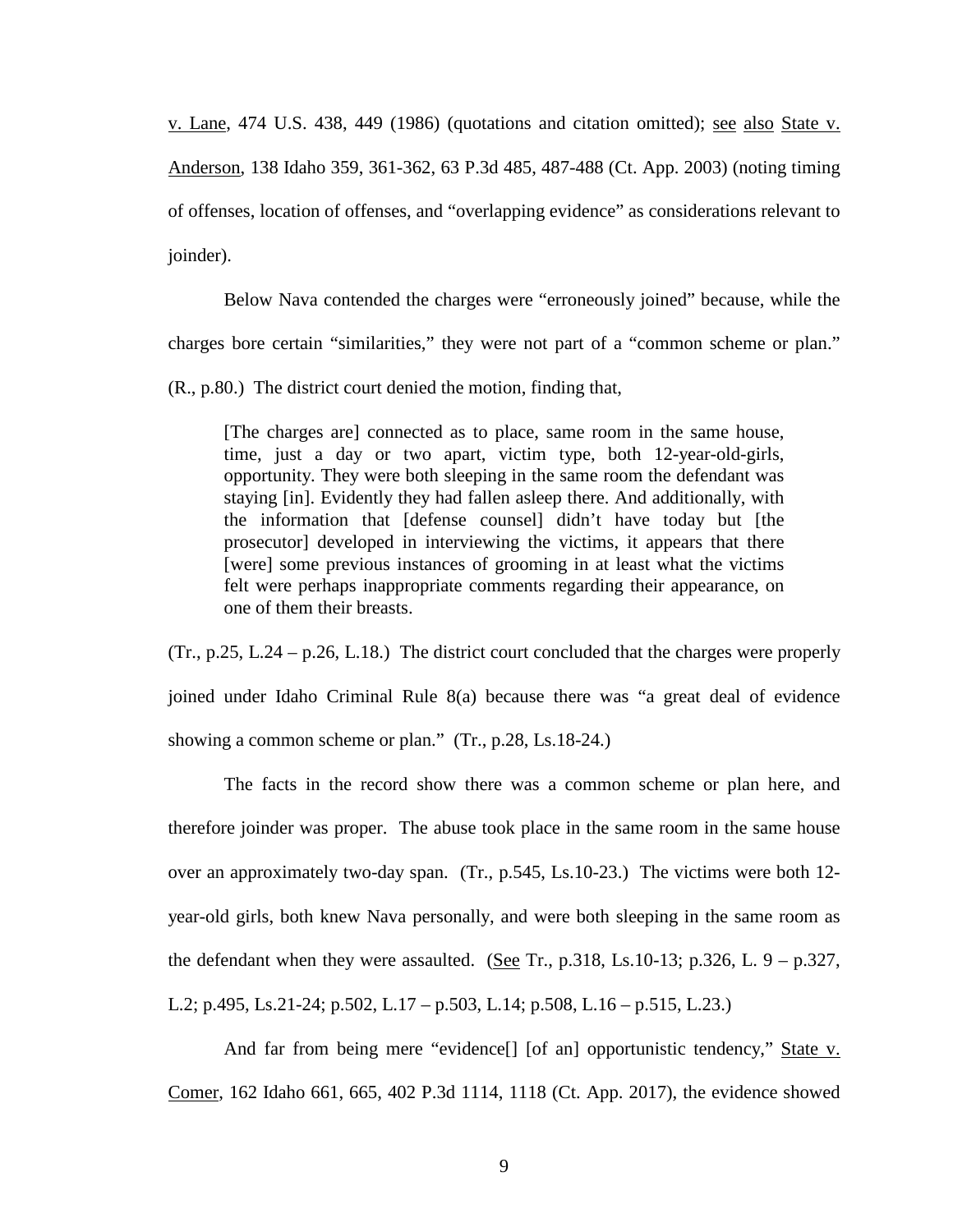that Nava was grooming J.L.R. and J.R.R. for sexual abuse. "Grooming," defined by the state's expert, "is a way of basically warming the child up to abuse, to get them to that point of abuse without causing a major reaction from the child." (Tr., p.228, Ls.20-24.) After "pinpoint[ing]" the victim, a typical groomer will gain trust with the family, buy the victim gifts, strengthen the relationship with the victim, and, eventually, escalate to "where physical touch starts to come into play."  $(Tr, p.228, L.21 - p.231, L.18.)$  In other words, grooming evidence shows "the defendant took affirmative steps to select and entice his victims." State v. Sanchez, 161 Idaho 727, 732, 390 P.3d 453, 458 (Ct. App. 2017). This was exactly the sort of evidence that was missing in Comer and Field where the Court of Appeals found there was no common scheme or plan—but that was present in State v. Schwartzmiller, where joinder was proper. Comer, 162 Idaho at 665, 402 P.3d at 1118; Sanchez, 161 Idaho at 732, 390 P.3d at 458; State v. Schwartzmiller, 107 Idaho 89, 92-93, 685 P.2d 830, 833-34 (1984).

There was ample evidence here that Nava groomed J.L.R. and J.R.R.—that he "took affirmative steps to select and entice" them. Sanchez, 161 Idaho at 732, 390 at 458. J.L.R. testified that Nava would take her to Dutch Bros. for coffee, buy her snacks, and take her to the lake. (Tr., p.327, Ls.3-13.) While J.L.R. "sometimes" saw Nava buy snacks for other relatives, she testified that Nava bought Dutch Bros. coffee for her and J.R.R.—and she did not ever see him buy coffee for any of J.R.R.'s siblings. (Tr., p.328, Ls.6-15.) J.L.R. testified that Nava would "call me pretty and give me nice compliments" about her personal appearance, which quite understandably made her feel "a little uncomfortable" because "he's a grown adult" and she was 12. (See Tr., p.328, L.16 – p.329, L.3.)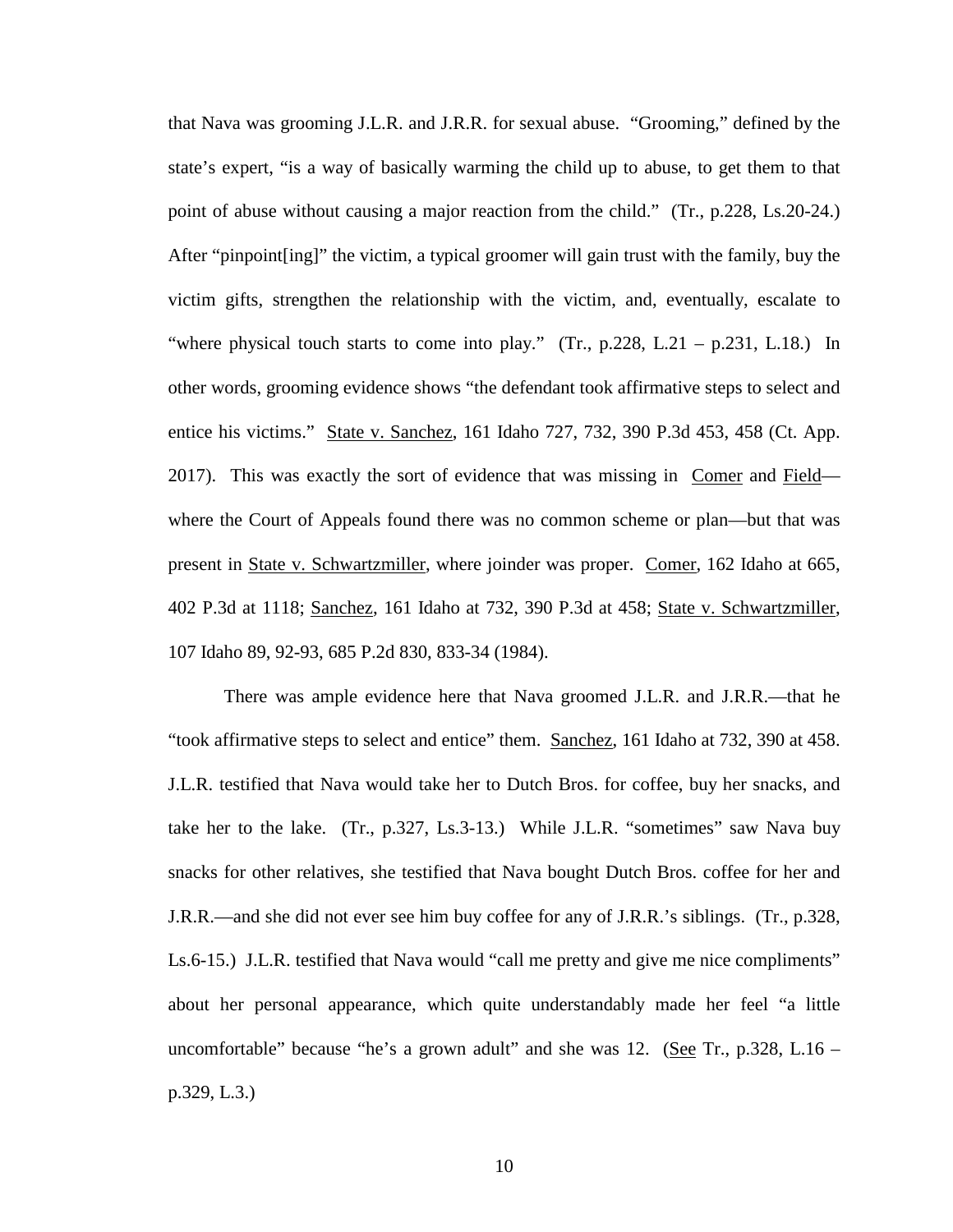J.L.R. also testified that, the day leading up to the abuse, it "felt like" Nava was watching her. (Tr., p.331, Ls.8-21.) She testified that "Nava was making me feel uncomfortable" and "it just didn't feel right." (Tr., p.384, Ls.8-23.) J.R.R.'s mother told law enforcement that on that same day Nava "kind of held himself apart from the games and horseplay that [were] going on and was just kind of sitting back observing the children and what was going on." (Tr., p.455, Ls.8-15.) J.R.R.'s mother also testified that Nava was over at her house "all the time," and that he was "[v]ery friendly towards J.R.R.," buying her "Dutch [Bros.], Hot Cheetos," and "a bathing suit one time." (Tr., p.397, Ls.3-23.) She testified that Nava did not buy these things for the other kids. (Tr., p.397, L.20 – p.398, L.1.)

 J.R.R. likewise testified that Nava was around "[s]ometimes like every day kind of," and that he would "volunteer" to take her to Dutch Bros. (Tr., p.503, Ls.13-14.) And she also testified that Nava would "[s]ometimes" say things that made her uncomfortable, like when he would "compliment [her] body." (Tr., p.506, Ls.8-9.) For example,

Q. What would he say about your body?

A. Like he would lift me out of the lake onto the dock, and then he would like look down, and then he would say like, "Whoa, like, pull up your shirt," like he was like looking there.

Q. Looking where?

A. Like in my shirt.

Q. At what part of your shirt?

A. My chest area, my boobs.

(Tr., p.506, Ls.5-18.)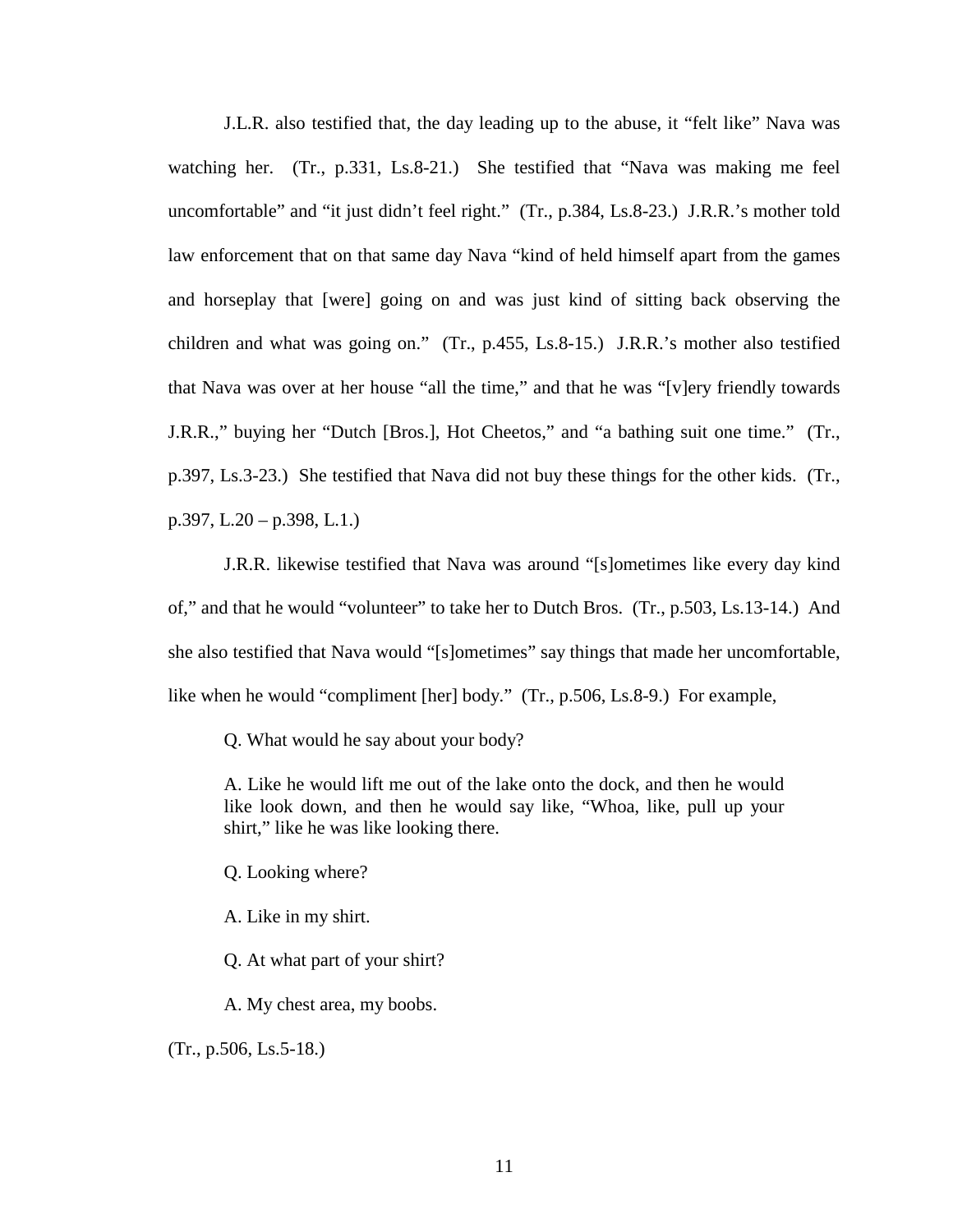Nava would also "[s]ometimes" make comments to J.R.R. "about covering [her] boobs." (Tr., p.507, Ls.3-8.) J.R.R. testified that, "a couple times," J.L.R. came to her and talked to her about feeling uncomfortable about Nava. (Tr., p.551, Ls.12-18.)

There was, therefore, ample support in the record for the district court's finding that Nava had a common scheme or plan. Unlike Comer, or Sanchez, where the facts only showed an unremarkable "opportunistic tendency," the facts here show Nava "took affirmative steps to select and entice his victims"—through repeated attention, gifts, and creepy flattery of their bodies and physical appearance. See Comer, 162 Idaho at 665, 402 P.3d at 1118; Sanchez, 161 Idaho at 732, 390 P.3d at 458. The district court therefore correctly concluded the two charges were part of a common scheme or plan and that joinder was proper.

On appeal Nava fails to show the district court's finding of a common scheme or plan was incorrect. He argues that the acts here were simply "innocuous" or "amorphous patterns" that "are not properly considered 'grooming'" because they lack a "pattern to progress a relationship with [the victims] toward a sexual encounter," and lacked any progressive compliance on a part of the victims. (Appellant's brief, pp.12-14.) Nava claims, "[i]n fact, J.L.R.'s allegations reveal precisely the opposite as she said she immediately put a stop to Mr. Nava's alleged actions on the night in question." (Appellant's brief, pp.13-14.)

 These arguments go nowhere. For starters, it is neither "innocuous" nor "amorphous" for a 38-year-old man to call one 12-year-old girl pretty and compliment her personal appearance, "compliment [the] body" of another 12-year-old, and "look in" the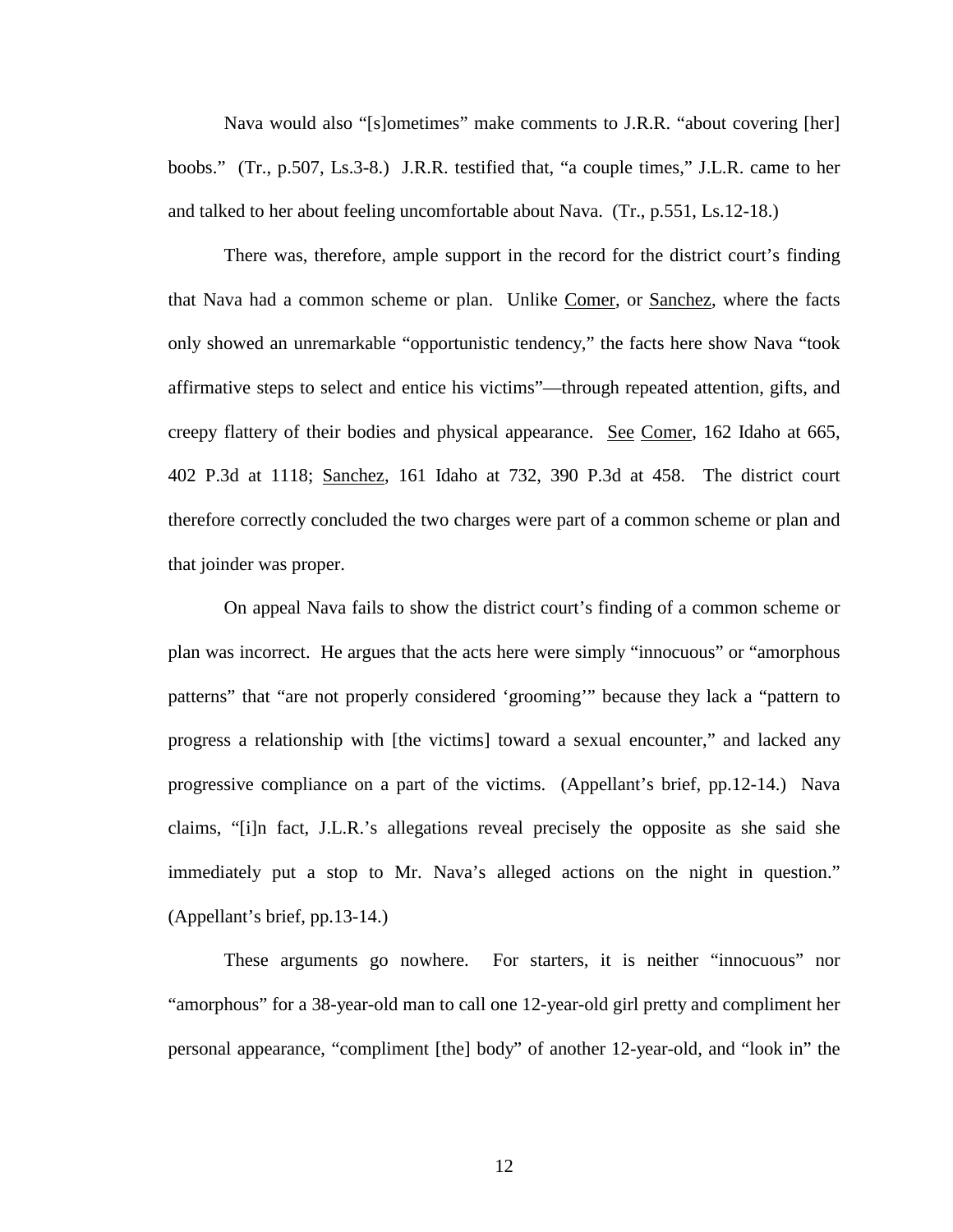latter 12-year-old's shirt. (See Tr., p.328, L.16 – p.329, L.3; p.506, Ls.5-18.) This is overtly sexual and an obvious pattern.

And concluding there was no "pattern to progress a relationship … toward a sexual encounter" in part because the *victim "*immediately put a stop" to things gets everything backwards. (See Appellant's brief, pp.13-14.) J.L.R. "immediately put a stop" to Nava rubbing her buttocks precisely because the pattern progressed the way it did: from preferential gift-giving; to discomfiting "compliments" on her personal appearance; to, ultimately, outright sexual assault. (Tr.,  $p.327$ , Ls.3-13;  $p.328$ , L.16 – p.329, L.3; p.334, L.11 – p.345, L.14.) Saying there was no pattern leading to a sexual encounter here misses the forest *and* the trees—insofar as it ignores both the pattern and the specific sexual encounter—and has the untoward effect of penalizing the victim for her resistance. This Court should not find there is insufficient evidence of grooming where the victim resists the groomer and, luckily, thwarts him from assaulting her further.

In addition to all the other similarities about the two charges, ample evidence showed that Nava was grooming J.L.R and J.R.R. The district court therefore correctly found there was a common scheme or plan and correctly concluded these charges were properly joined. (Tr., p.26, Ls.7-18; p.28, Ls.18-24.)

## D. Nava Fails To Show The District Court Abused Its Discretion By Denying The Motion To Sever

Because the joinder of offenses was proper under I.C.R. 8(a), severance is only appropriate if the joinder is prejudicial. Nava has failed to show that the district court abused its discretion by denying his motion to sever the joined offenses. Idaho Criminal Rule 14 provides, in relevant part: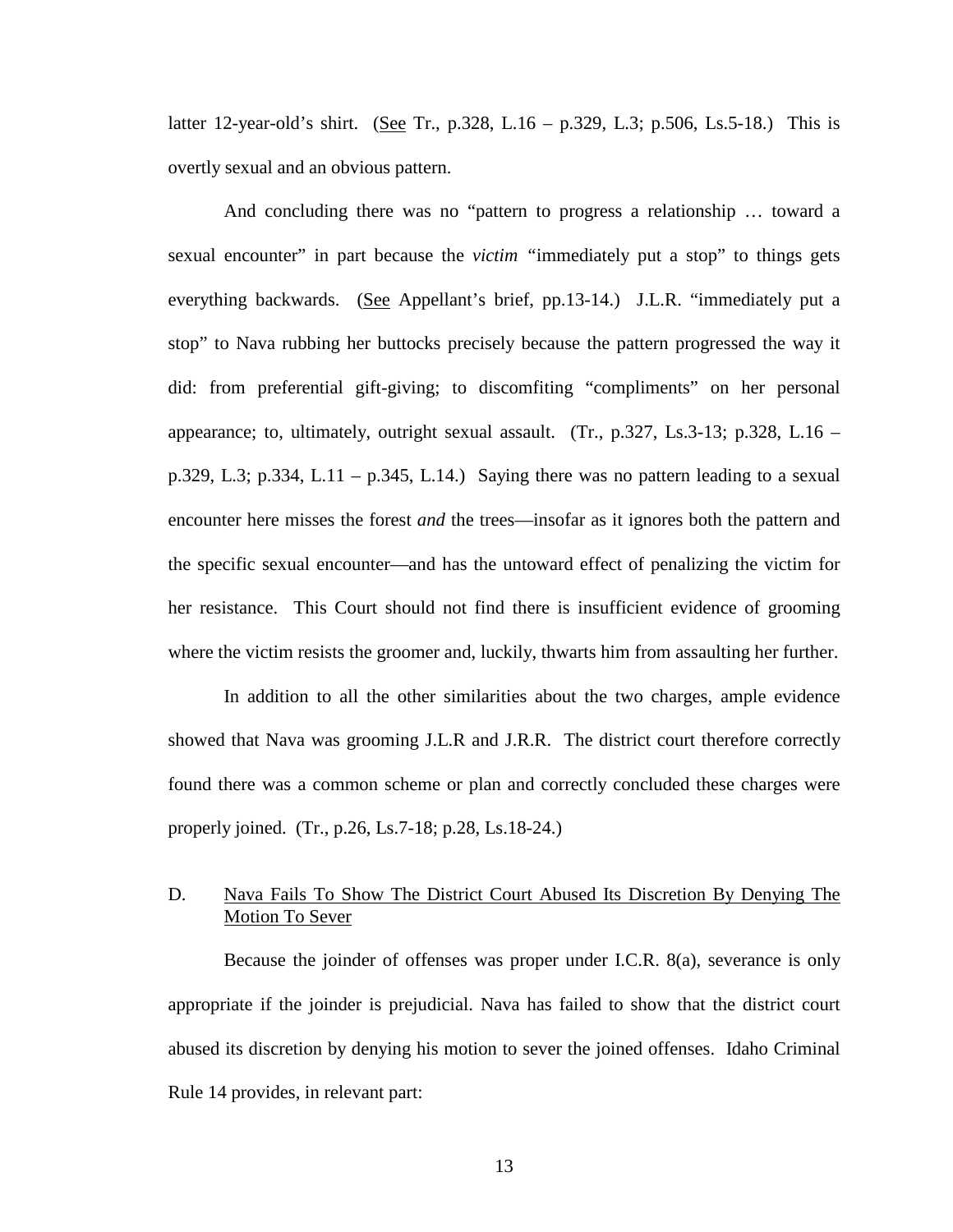If it appears that a defendant or the state is prejudiced by a joinder of offenses or of defendants in a complaint, indictment or information or by such joinder for trial together, the court may order the state to elect between counts, grant separate trials of counts, grant a severance of defendants, or provide whatever other relief justice requires.

 "When reviewing an order denying a motion to sever, the inquiry on appeal is whether the defendant has presented facts demonstrating that unfair prejudice resulted from a joint trial, which denied the defendant a fair trial." State v. Eguilior, 137 Idaho 903, 901, 55 P.3d 896, 908 (Ct. App. 2002) (citing State v. Cierelli, 115 Idaho 732, 734, 769 P.2d 609, 611 (Ct. App. 1989)). The "potential sources of prejudice" that have been recognized by Idaho's appellate courts include:

(a) the possibility that the jury may confuse and cumulate the evidence, rather than keeping the evidence properly segregated; (b) the potential that the defendant may be confounded in presenting defenses; and (c) the possibility that the jury may conclude the defendant is guilty of one crime and then find him or her guilty of the other simply because of his or her criminal disposition, *i.e.* he or she is a bad person.

Eguilior at 901, 55 P.3d at 908 (citation omitted). Lastly, the Orellana-Castro Court

identified another common means to show prejudice:

When the defendant moves for severance under Criminal Rule 14, the alleged prejudice is often that evidence of the defendant's conduct which would be *admissible in the prosecution of one offense would not be admissible under Evidence Rule 404(b) in the prosecution of the other offense if it were tried separately.* In that circumstance, the analysis is the same as to whether the offenses are part of a common scheme or plan permitting joinder under Criminal Rule 8(a) *and whether the defendant would be prejudiced by joinder because the offenses were not part of a common scheme or plan under Evidence Rule 404(b)*.

158 Idaho at 760, 351 P.3d at 1218 (emphasis added).

Nava fails to show the district court abused its discretion when it concluded any

potential prejudice to Nava would not justify severing the charges. The district court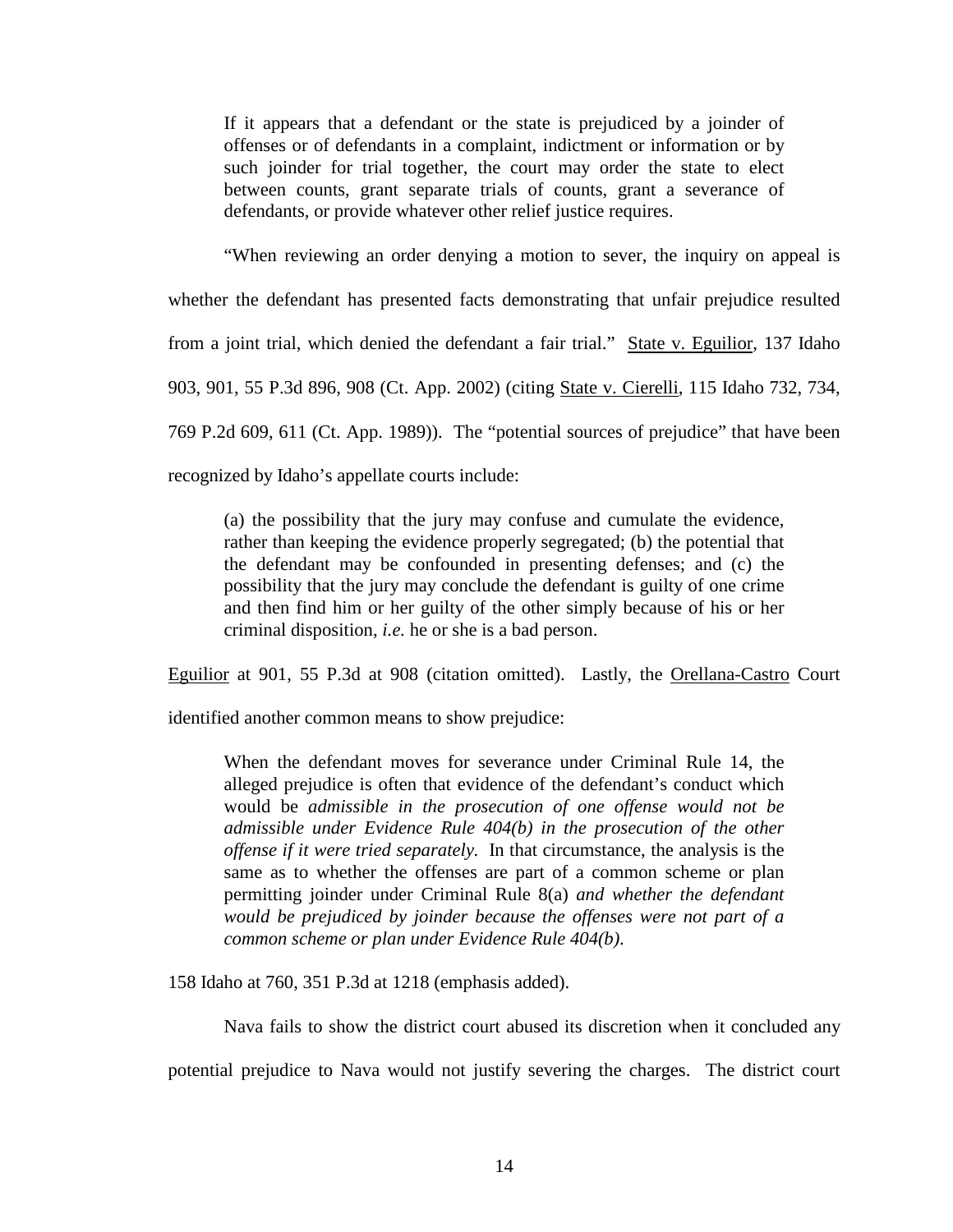began by noting "in any case involving more than one count of sexual abuse there's going to be some degree of prejudice," insofar as the jury could very well consider the charges as propensity evidence "rather than consider each charge separately." (Tr., p.27, Ls.10- 17.)

But the district court ultimately agreed with the state's argument that the othercharge evidence would come in for separate trials under Rule 404(b) due to "all the similarities here." (Tr., p.27, Ls.18-23.) The district court additionally agreed the evidence would come in under 404(b) for the additional purpose of showing opportunity. (Tr., p.28, Ls.13-17.) While the court acknowledged the possibility that Nava might present a different defense in a separate trial for Count 1 versus Count 2, the court ultimately found "the prejudice from that additional defense does not substantially outweigh the evidentiary value and therefore would be admissible in either trials anyway." (Tr., p.27, L.25 – p.28, L.12.) The district court accordingly denied the motion to sever.  $(Tr_1, p.28, L.24 - p.29, L.1.)$ 

Nava fails to show that this was an abuse of discretion. The district court appropriately weighed the prejudice and the probative value of the evidence as part of its 404(b) analysis. (Tr., p.27, L.10 – p.28, L.12); State v. Grist, 147 Idaho 49, 52, 205 P.3d 1185, 1188 (2009) ("Second, the trial court must engage in a balancing under I.R.E. 403 and determine whether the danger of unfair prejudice substantially outweighs the probative value of the evidence."). And as explained above, the district court correctly determined there was "a great deal of evidence showing a common scheme or plan," which would have been an admissible use under Rule 404(b). (Tr., p.28, Ls.18-22; id. at 54, 205 P.3d at 1190 ("This statement is consistent with I.R.E. 404(b)'s recognition that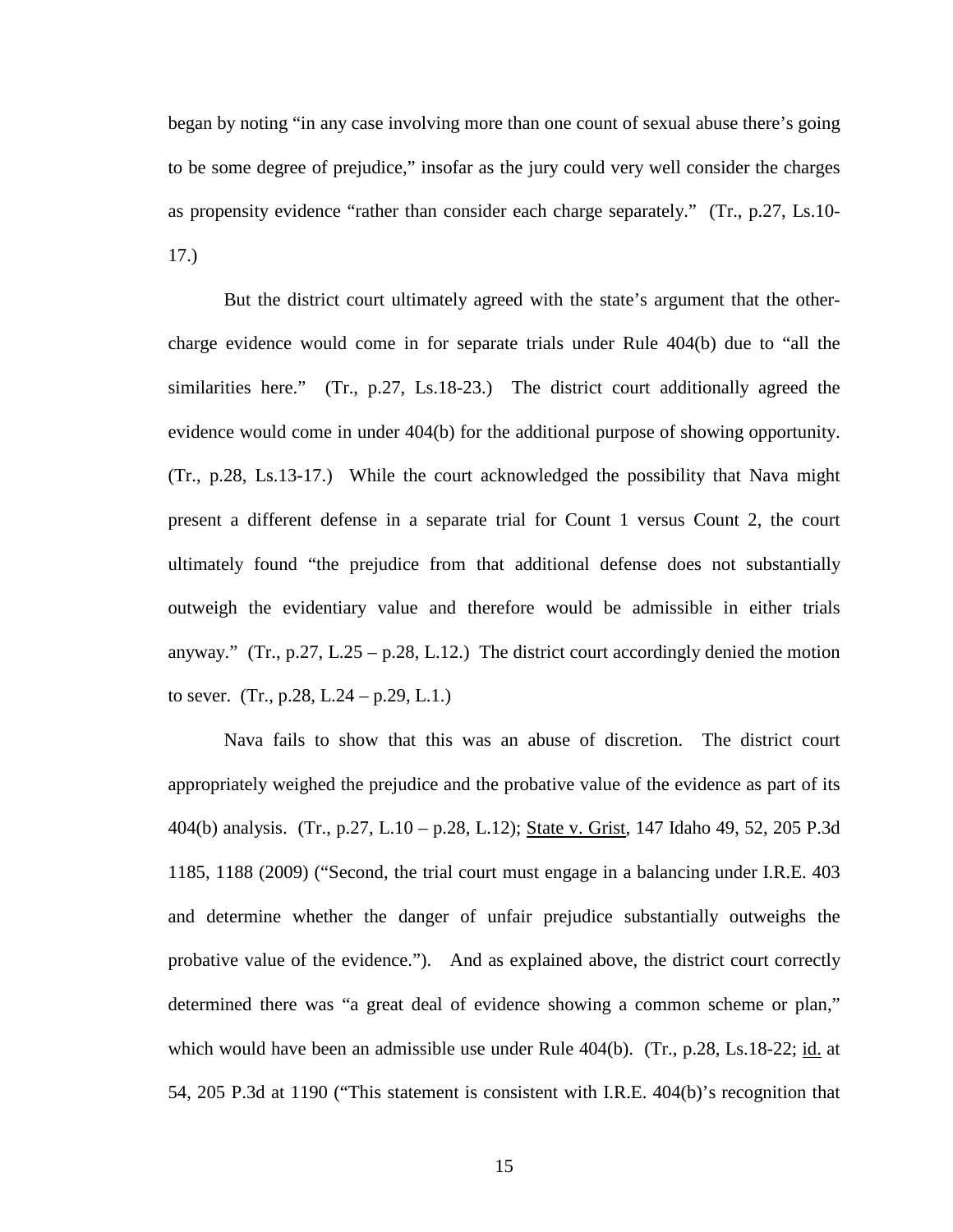evidence may be admissible for certain purposes, including "preparation, plan, knowledge, [and] identity," which purposes are most frequently grouped together under the rubric of "common scheme or plan.").

But even if this latter finding was an error, the district court also correctly concluded that the evidence would be admissible under 404(b) to show opportunity. (Tr., p.28, Ls.13-17.) As the state pointed out  $(Tr, p.16, L.17 - p.18, L.7)$ , one of Nava's early defenses, which later became an implied theory at trial, was he would not have had the opportunity to assault the victims in light of the other people sleeping in the living room at the time of the assaults (see, e.g., Tr., p.802, L.10 – p.803, L.24; p.805, L.21 – p.806, L.9). A similar defense was mounted in State v. Gomez, 151 Idaho 146, 154, 254 P.3d 47, 55 (Ct. App. 2011), where Gomez questioned "whether he could have had the opportunity to abuse V.B. in the presence of so many people."

The Court in Gomez determined that evidence of "similar touching" of prior victims pertained to "not only Gomez's ability to access the room, but also his ability, in a house full of people, to surreptitiously enter V.B.'s bedroom, while she was sleeping next to her brother, to touch her and offer her money to sleep with him." Id. at 155, 254 P.3d at 56. The Gomez Court concluded that the evidence "was relevant under I.R.E. 404(b)," and was ultimately admissible, "because it tended to show that Gomez seized the opportunity to secretly touch V.B.'s breast and genital areas while she was sleeping, since other individuals testified that he had exploited other opportunities to engage in similar touching." Id. That same conclusion would apply here, insofar as evidence that Nava successfully assaulted J.L.R. in a packed room, late at night, without waking any third party, would tend to show his opportunity to do the same to J.R.R.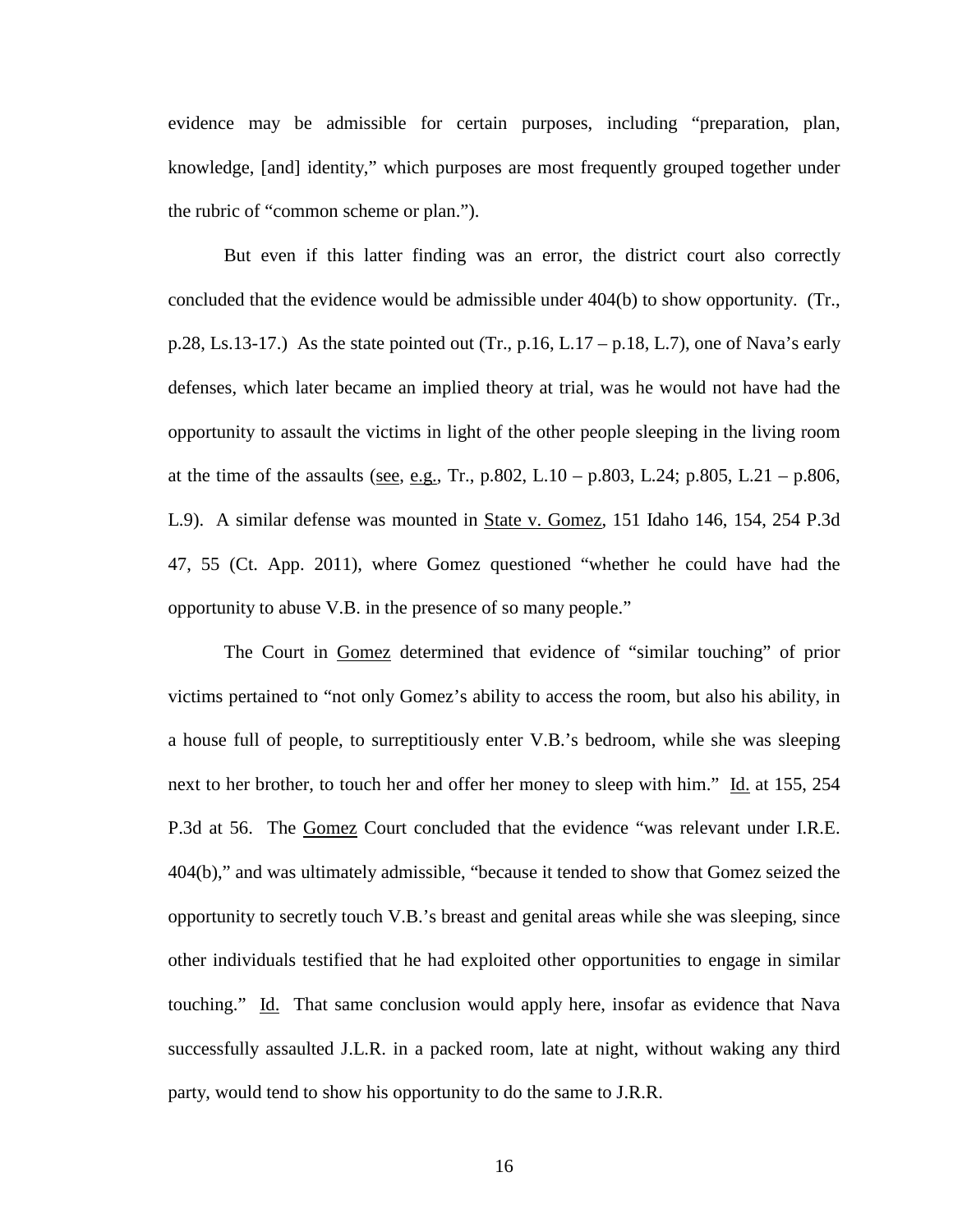On appeal, Nava fails to show this conclusion was an abuse of discretion. He argues that whether the evidence would come in under 404(b) "as evidence of opportunity is irrelevant to the analysis of the legal question regarding whether the joinder was appropriate in the first place." (Appellant's brief, p.7, n.2 (internal citations omitted.) This does not address whether—presuming joinder was proper—the court's 404(b) decision based on opportunity would still be intact, which would justify the court's decision not to sever. And Nava's final argument, comparing this case to Sanchez, fails to distinguish this case and that one on the facts. (Appellant's brief, p.7, n.2 (citing Sanchez, 161 Idaho at 732, 390 P.3d at 458).)

Regardless of the propriety of the initial joinder, Nava fails to show the district court abused its discretion by denying his motion to sever the offenses.

## E. Even If This Court Concludes Nava Has Met His Burden Of Showing Error, Any Such Error Is Harmless

Idaho Criminal Rule 52 provides that "[a]ny error, defect, irregularity or variance which does not affect substantial rights shall be disregarded." I.C.R. 52. "[A]n error involving misjoinder 'affects substantial rights' and requires reversal only if the misjoinder results in actual prejudice because it had substantial and injurious effect or influence in determining the jury's verdict." Lane, 474 U.S. at 449 (quotations and citation omitted).

Even if the district court erred in not severing these charges for trial, the error did not have a substantial or injurious effect or influence in determining the jury's verdict. As noted, evidence of Nava's abuse of both victims would have been admissible at separate trials even in the absence of a common scheme or plan because it would be